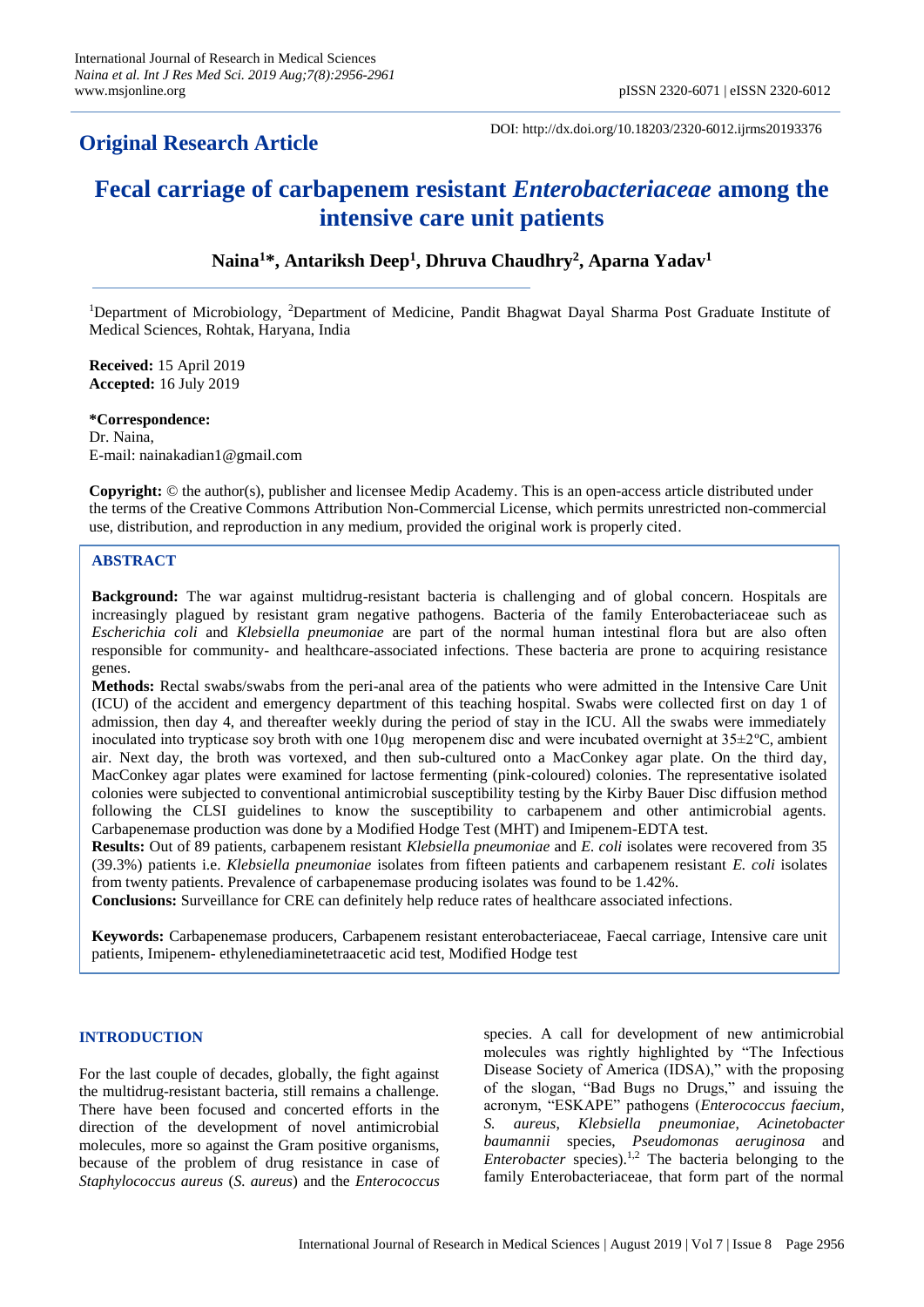human gut flora, such as *Escherichia coli* (*E. coli*), and *Klebsiella pneumoniae*, are prone to acquiring the resistance genes. There is growing evidence now that extra-intestinal pathogenic *E. coli* may be transmitted to humans via the food supply from a food animal source.

A predominant mechanism by which the gram-negative bacteria acquire resistance to the carbapenems is by acquiring carbapenemases, the enzymes that hydrolyse these antibiotics. The problem of antibiotic resistance among the Enterobacteriaceae gets compounded when it is seen in carbapenemases. This resistance can develop either as a result of acquiring enzyme carbapenemases or production of cephalosporinases, combine with mutations that decrease the permeability of bacterial cell membrane towards the entry of the drug. Just as better diagnostic tools and awareness for surveillance of CRE is gathering momentum, the problem of rapid global spread of these organisms is becoming increasingly evident.3,4

#### **METHODS**

The study was carried out in the Department of Microbiology, Pt. BD Sharma, Post Graduate Institute of Medical Sciences, Rohtak, in association with the Department of Pulmonary and Critical Care Medicine, over a period of one year.

The patients that were included in the study were those, in whom the either the rectal swab/peri-anal swab revealed, the commonest members of the family Enterobacteriaceae, i.e. *E. coli* or *Klebsiella* spp. that were resistant to the carbapenems. Rectal swabs/swabs from the peri-anal area of the patients who were admitted in the Intensive Care Unit (ICU) of the accident and emergency department of this teaching hospital, a tertiary level health care providing facility were collected. Swabs were collected first on day 1 of admission, then day 4, and thereafter weekly during the period of stay in the ICU.

#### *Processing of samples*

All the swabs, after collection of the sample from the patient, were immediately inoculated into trypticase soy broth with one 10 μg meropenem disc and were incubated overnight at 35±2ºC, ambient air. Next day, the broth was vortexed, and then sub-cultured onto a MacConkey agar plate. Streaking was done for obtaining isolated colonies and the inoculated culture plates were incubated overnight at  $37 \pm 2$ °C, ambient air. On the third day, MacConkey agar plates were examined for lactose fermenting (pink-coloured) colonies. The representative isolated colonies were subjected to conventional antimicrobial susceptibility testing by the Kirby Bauer Disc diffusion method following the CLSI guidelines to know the susceptibility to carbapenem and other antimicrobial agents. Screening for carbapenemase production was carried out by modified hodge test (MHT).

#### *Interpretation/Results*

- After 16-24 hours of incubation, the plate was examined for a clover leaf-type indentation at the intersection of the test organism and the *E. coli*  25922, within the zone of inhibition of the carbapenem susceptibility disc.
- MHT Positive test showed a clover leaf-like indentation of the *E.coli* 25922 growing along the test organism growth streak within the disc diffusion zone.
- MHT Negative test showed no growth of the *E.coli* 25922 along the test organism growth streak within the disc diffusion.

# *Expected values*

- A positive MHT indicates that the isolate is producing a carbapenemase.
- A negative MHT indicates that the isolate is not producing a carbapenemase.
- For the organisms turning out to be CRE and/or MHT positive isolates, the species level identification was done.

# *Method limitations*

The class of carbapenemase cannot be determined by the results of the MHT. Some isolates show a slight indentation but do not produce carbapenemase. 5

#### *Imipenem-EDTA Disc Method*

A 0.5 McFarland standard suspension of test organism was prepared and was inoculated onto plates of Mueller-Hinton agar. A 0.5 M EDTA solution was prepared by dissolving 186.1 g of disodium EDTA. 2H2O in 1,000 ml of distilled water and adjusting it to pH 8.0 by using NaOH. The mixture was sterilized by autoclaving. Two 10μg imipenem discs were placed on to the inoculated plate, and 10μl of EDTA solution was added to one of them to obtain the desired concentration (750μg). The inhibition zones of the imipenem and imipenem-EDTA discs were compared after 16-18 hours of incubation in air at 35°C. In the combined disc test, if the increase in inhibition zone with the imipenem and EDTA disc is greater than or equal to 7mm than imipenem disc alone, it was considered as MBL positive. A positive imipenem-EDTA disc method indicates that the isolate is producing a metallo-betalactamase. A negative imipenem-EDTA disc method indicates that the isolate is not producing a metallo-betalactamase. *Pseudomonas aeroginosa* ATCC 27853 was used as the control strain. 6

#### *Disposal of waste*

All the biomedical waste generated during this study in the laboratory was discarded as per the Biomedical Waste Management and Handling Rules, 2017 guideline.<sup>7</sup>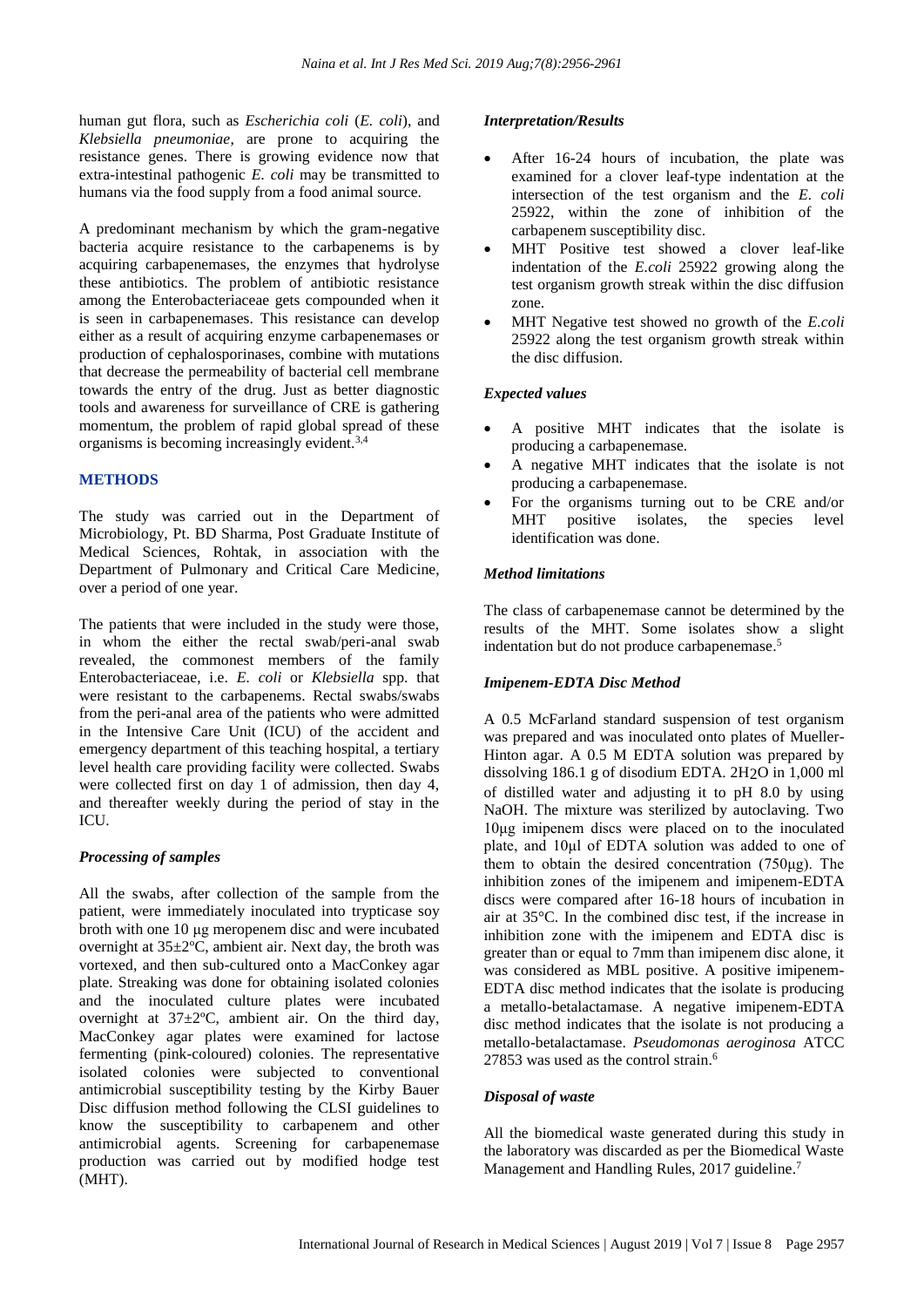#### *Statistical analysis*

The data was collected using Microsoft Excel spread sheet and doubly checked for errors. Qualitative data was presented as mean and standard deviation. Quantitative data was expressed in proportions.

Prevalence of carbapenem resistant Enterobacteriaceae was calculated by the following formula:

Total number of patients showing carbapenemase production in a given year (1 year) x 100 Total number of patients examined during the same period (1 year) A 'p' value  $\leq 0.05$  was considered as statistically significant. SPSS 20.0 software was used for analysis.

A total of 89 patients formed part of the study. A total of 100 rectal/peri-anal swabs were collected from these patients. A total of 89 patients were screened. Out of these 89 patients, growth of carbapenem resistant Enterobacteriaceae (CRE), i.e. *E. coli* or *Klebsiella* species was obtained from 35 patients. Samples were collected on day 1, day 4, and day 7 of admission from all these 35 patients.

Swabs on day 7 could not be collected from four patients, as these patients had died in the intervening period. Similarly, one more patient was lost in the study, before his rectal/peri-anal swab on day 4 could be collected.

#### **RESULTS**

From a total of 89 patients, hundred rectal swabs were taken over a period of one year (Figure 1).



# **Figure 1: Distribution of organisms isolated from culture of rectal swabs.**

Out of these, carbapenem resistant *Klebsiella pneumoniae* and *E. coli* isolates were recovered from 35 (39.3%) patients i.e *Klebsiella pneumoniae* isolates from fifteen patients and carbapenem resistant *E. coli* isolates from twenty patients.

The antimicrobial susceptibility findings of *Klebsiella pneumoniae* isolates is documented in Tables 1 (Table 1). Among the β-lactam group,  $73.3%$  of the isolates were sensitive to ceftazidime, followed by ceftriaxone (66.7%), piperacillin-tazobactam and cefipime (60%), amoxyclav (33.3%), ampicillin and cefoperazone (26.7%). Among the fluoroquinolone group, 6.7% of the isolates were sensitive to levofloxacin and ciprofloxacin. Among the aminoglycoside group, 46.7% of the isolates were sensitive to amikacin, followed by gentamicin (26.7%).

# **Table 1: Antimicrobial susceptibility pattern of K. pneumoniae isolates (n=15).**

| <b>Antibiotics</b>      | <b>Sensitive</b> | Percentage |
|-------------------------|------------------|------------|
| Ampicillin              | $\overline{4}$   | 26.7       |
| Ceftazidime             | 11               | 73.3       |
| Cefepime                | 9                | 60         |
| Ceftriaxone             | 10               | 66.7       |
| Cefoperazone            | $\overline{4}$   | 26.7       |
| Amoxyclav               | 5                | 33.3       |
| Piperacillin tazobactam | 9                | 60         |
| Levofloxacin            | 1                | 6.7        |
| Ciprofloxacin           | 1                | 6.7        |
| Amikacin                | 7                | 46.7       |
| Gentamicin              | $\overline{4}$   | 26.7       |
| Cotrimoxazole           | 1                | 6.7        |
| Doxycycline             | 5                | 33.3       |
| Clindamycin             | 11               | 73.3       |
| Tigecycline             | 14               | 93.3       |

Among the other drugs, 6.7% of the isolates were sensitive to cotrimoxazole, 33.3% were sensitive to doxycycline, 73.3% sensitive to clindamycin and 93.3% were sensitive to tigecycline. The antimicrobial susceptibility findings of *E. coli* isolates is documented in Tables 2 (Table 2).

Among the β-lactam group,  $70\%$  of the isolates were sensitive to ceftazidime, followed by ceftriaxone (65%), cefipime (60%), amoxyclav (35%), piperacillintazobactam (30%), ampicillin and cefoperazone (10%). Among the fluoroquinolone group, 5% of the isolates were sensitive to levofloxacin and ciprofloxacin.

Among the aminoglycoside group, 30% of the isolates were sensitive to amikacin, followed by gentamicin (15%). Among the other drugs, 5% of the isolates were sensitive to cotrimoxazole, 15% were sensitive to doxycycline, 85% sensitive to clindamycin and 75% were sensitive to tigecycline.

Out of 100 isolates from 35 patients, five isolates were carbapenemase producer (Table 3). Among these carbapenemase producers, one *E. coli* isolate was MHT positive and one was imipenem EDTA positive (Figure 2).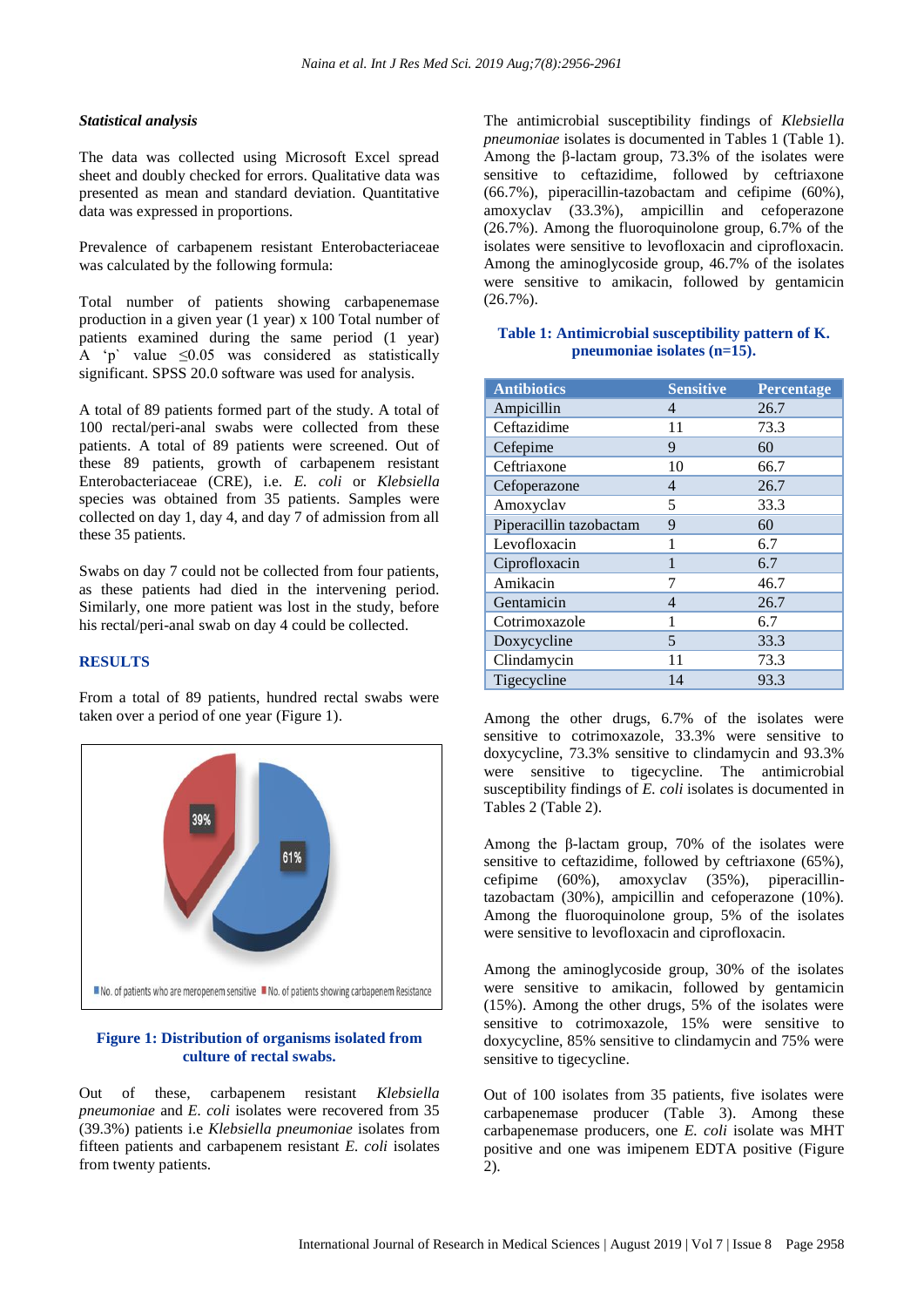# **Table 2: Antimicrobial susceptibility pattern of** *E. coli* **isolates (n=20).**

| <b>Antibiotics</b>      | <b>Sensitive</b> | % sensitivity |
|-------------------------|------------------|---------------|
| Ampicillin              | $\mathcal{L}$    | 10            |
| Ceftazidime             | 14               | 70            |
| Cefepime                | 12               | 60            |
| Ceftriaxone             | 13               | 65            |
| Cefoperazone            | 2                | 10            |
| Amoxyclav               | 7                | 35            |
| Piperacillin tazobactam | 6                | 30            |
| Levofloxacin            |                  | 5             |
| Ciprofloxacin           | 1                | 5             |
| Amikacin                | 6                | 30            |
| Gentamicin              | 3                | 15            |
| Cotrimoxazole           | 1                | 5             |
| Doxycycline             | 3                | 15            |
| Clindamycin             | 17               | 85            |
| Tigecycline             | 15               | 75            |

**Table 3: Carbapenemase production among isolates.**

|                | <b>Carbapenemase</b><br>producer |                                             | Non-                      |
|----------------|----------------------------------|---------------------------------------------|---------------------------|
| <b>Isolate</b> | <b>MHT</b><br><b>Positive</b>    | Imipenem-<br><b>EDTA</b><br><b>Positive</b> | carbapenemase<br>producer |
| E. Coli        | 01                               | 01                                          | 18                        |
| Klebsiella     | 0 <sup>0</sup>                   | 03                                          | 12                        |



# **Figure 2: Modified Hodge test showing clover leaflike indentation.**

Also, three *K. pneumoniae* were imipenem EDTA positive. Hence, the prevalence of carbapenemase producing isolates was found to be 1.42%.

# **DISCUSSION**

The study showed the prevalence of carbapenemase producing isolates to be 1.42%. The maximum sensitivity among carbapenem resistant *E. coli* and *Klebsiella* species isolates was towards ceftazidime.

Resistance amongst the commensal flora is a serious threat because a very highly populated ecosystem like the gut, at a later stage, could be a source of extra intestinal infections. As a part of the human intestinal flora, *Enterobacteriaceae* are easily spread and difficult to eliminate, especially in countries with low levels of hygiene. The production of acquired carbapenemases makes the choice of antibiotic treatment of infections caused by Gram-negative bacteria very limited.

In the present study, rectal swabs were taken from 89 patients admitted in the ICU of Accident and Emergency Department in a teaching tertiary care hospital. Out of these, CRE, i.e. *E. coli* and *K. pneumoniae* were recovered from 35 patients. Hence, the prevalence of carbapenem resistance is found to be 39.3%. A similar study by Zhou et al, on carbapenem-non-susceptible Enterobacteriaceae from a teaching hospital in Wenzhou, Southern China shows the rates of imipenem, meropenem, and ertapenem resistance as 59.2%, 40.8%, and 96.0% respectively.<sup>8</sup>

The present study shows that the carbapenem resistant *K. pneumoniae* isolates cultured from rectal swabs were showing markedly reduced susceptibility to all major classes of antimicrobial agents. Among the β-lactam group, only 26.7% isolates were susceptible to ampicillin and cefoperazone, followed by amoxyclav (33.3%), cefipime (60%), piperacillin- tazobactam (60%), ceftriaxone (66.7%), ceftazidime (73.3%). Among the fluoroquinolone group, only 6.7% isolates were resistant to levofloxacin and ciprofloxacin. Among the aminoglycoside group, only 26.7% isolates were resistant to gentamicin, followed by amikacin (46.7%). Among the other drugs, the sensitivity towards cotrimoxazole was 6.7%, followed by 33.3% towards doxycycline and 73.3% and 93.3% for clindamycin and tigecycline respectively.

Hariharan et al, studied the antimicrobial susceptibility pattern of *Klebsiella* spp. isolates and it showed a high level of resistance to ampicillin (93.1%) which is greater than the resistance found in the present study, followed by resistance to gentamicin (50%) which is less than present study percentage. The resistance to ceftazidime was more than compared to the present study whereas resistance to ciprofloxacin was less. There was a marginal resistance to piperacillin/Tazobactam i.e1.7% which is very less as compared to present study.<sup>9</sup> Also a study by Khan et al, on frequency of carbapenemase producing *K. pneumoniae* in Makkah, Saudi Arabia showed the drug resistance to cephalosporin ranging from 29.2% to 42.7%. Among cephalosporins, ceftriaxone and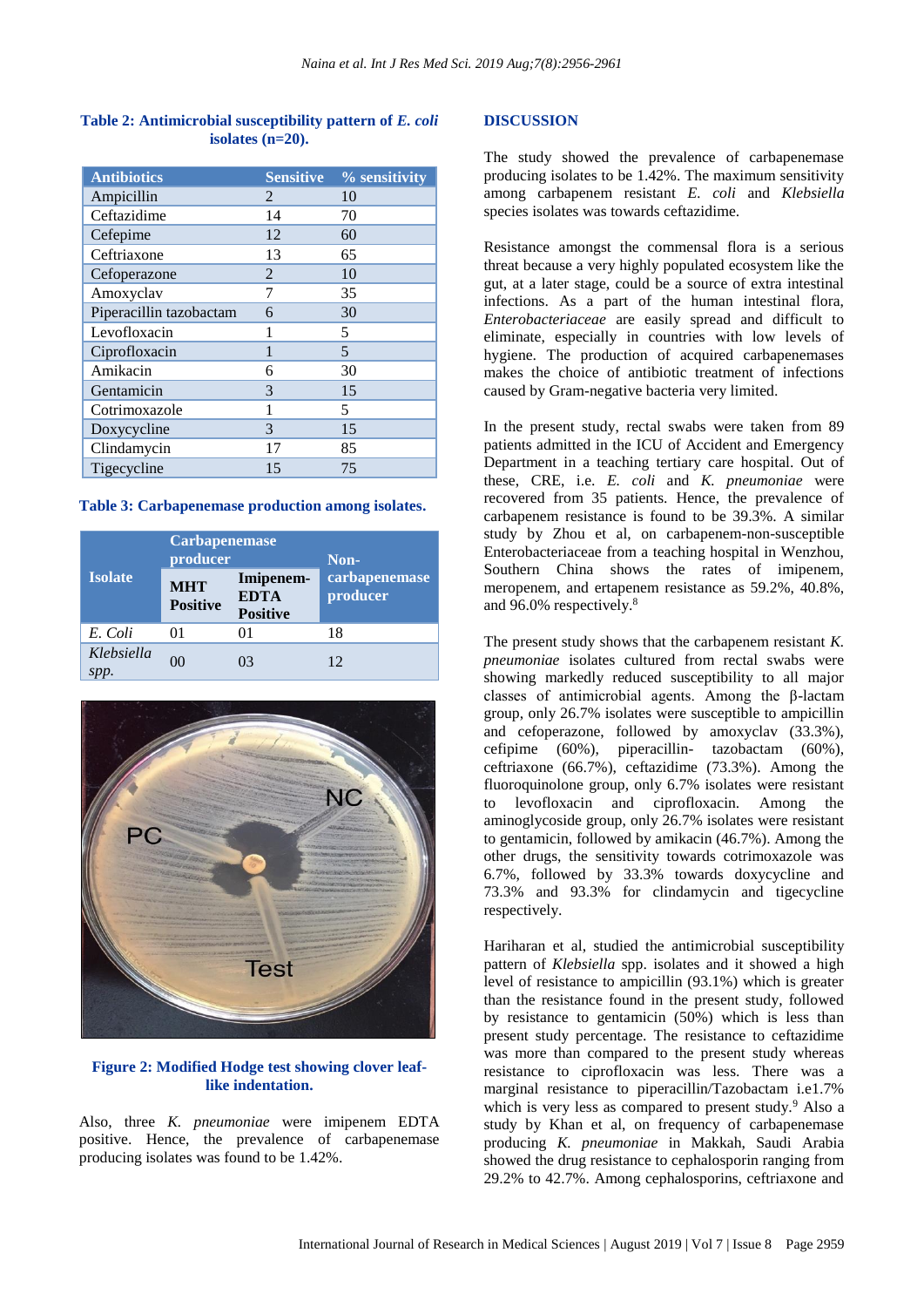ceftazidime showed 42.7% and 29.2% resistance which is more than the resistance seen in present study, whereas cefepime showed 30.9% resistance which is less than the present study. Among aminoglycosides, resistance to amikacin was 41.9% and 51.6% to gentamicin which are less than the resistance observed in the present study.<sup>10</sup>

The present study reveals high degree of antimicrobial resistance towards all major classes of antimicrobial agents in *E. coli* isolates recovered from rectal swabs. Among the β-lactam group, 90% isolates were resistant to ampicillin and cefoperazone, followed by piperacillintazobactam (70%), amoxyclav (65%), cefipime (40%), ceftriaxone (35%), ceftazidime (30%). Among the fluoroquinolone group, 95% isolates were resistant to levofloxacin and ciprofloxacin. Among the aminoglycoside group, 85% isolates were resistant to gentamicin, followed by amikacin (70%). Among the other drugs, 95% isolates were resistant to cotrimoxazole, 85% were resistant to doxycycline, 15% resistant to clindamycin and 25% were resistant to tigecycline. Hariharan et al, studied the antimicrobial susceptibility pattern of *E. coli* isolates and resistance to ampicillin, ciprofloxacin and gentamicin was 82.8%, 77.6% and 48.3 which are less than the resistance seen in the present study. Whereas, resistance to ceftazidime was 34.5% which is more than the resistance observed in the present study. This difference in the antimicrobial susceptibility could be due to different antibiotic policies followed in the different geographical areas.<sup>9</sup>

According to WHO Global report on antimicrobial resistance surveillance, only 71 (37%) WHO Member States could provide data on carbapenem resistance in *K. pneumoniae*. Hence, it shall be beneficial to conduct such studies to know the resistance pattern among CPE in rest all countries also so that the exact data for the prevalence of CPE could be documented.

Since, CPE readily spread and colonize the patients in healthcare environments, preventing the transmission of these organisms should be a major public health initiative and coordinated international efforts are needed in this direction.

The infection control strategies for CRE based on the importance of active surveillance, contact precautions and patient isolation have to be implemented, such as

- Determine whether CRE have been isolated
- Determine a selected wards and occurrence of intrafacility transmission
- Implement early CRE detection and containment measures
- Enhance existing infection control requirements (i.e. education, decontamination, minimize patient transfers and use of invasive devices)
- Develop a regional strategy
- Investigate community CRE spread.

Moreover, the detection of CRE can often be missed, if the Microbiology Laboratory personnel are not suspicious about its presence and subsequently its testing, since many carbapenemase producing organisms might be exhibiting low-level resistance, and hence, appear as susceptible, e.g. in case of group 2 carbapenems, i.e. meropenem and imipenem.<sup>11</sup> The identified risk factors of CRE colonisation include critical care illness, recent exposure to health care setting/ organ or stem cell transplant, mechanical ventilation, prior exposure to extended spectrum antimicrobial agents etc.<sup>12</sup> Now, there are very few option left, like colistin and polymixin B for the treatment of these patients infected with CPE which are among the last resort for the treatment and having many systemic side effects. The screening of faecal carriage of CPE should be done on regular basis in all the health care settings.<sup>13</sup>

# **CONCLUSION**

Since, the prevalence of MDROs fast increasing among patients admitted in the hospitals, there are very few antimicrobial agents available for the treatment of such patients. Due to presence of many carbapenemase producing organisms exhibiting low-level resistance which appear as susceptible, especially group 2 carbapenems, i.e. meropenem and imipenem, CRE becomes difficult to detect. CRE colonisation is associated with various risk factors including critical care illness, recent exposure to health care setting/ organ or stem cell transplant, mechanical ventilation, prior exposure to extended spectrum antimicrobial agents etc. Hence, regular screening of patients for drug resistance becomes the most important part in the clinical practice. This study, directed towards the detection of prevalence of faecal carriage of carbapenem resistant Enterobacteriaceae among patients admitted in an intensive care unit, will help in prevention of excessive use antimicrobial agents and will provide the adequate treatment to such patients. Also, implementation of multifaceted infection control measures, including contact precautions, performing adequate hand hygiene on all occasions, introducing and adhering to bundled prevention strategies and customised antimicrobial stewardship programmes can go a long way in containing the spread of such multidrug resistant organisms.

*Funding: No funding sources*

*Conflict of interest: None declared*

*Ethical approval: The study was approved by the Institutional Ethics Committee*

# **REFERENCES**

- 1. Logan LK. Carbapenem-resistant enterobacteriaceae: an emerging problem in children. Clin Infect Dis. 2012;55(6):852-9.
- 2. Rice LB. Federal funding for the study of antimicrobial resistance in nosocomial pathogens: no ESKAPE. J Infect Dis. 2008;197:1079-81.